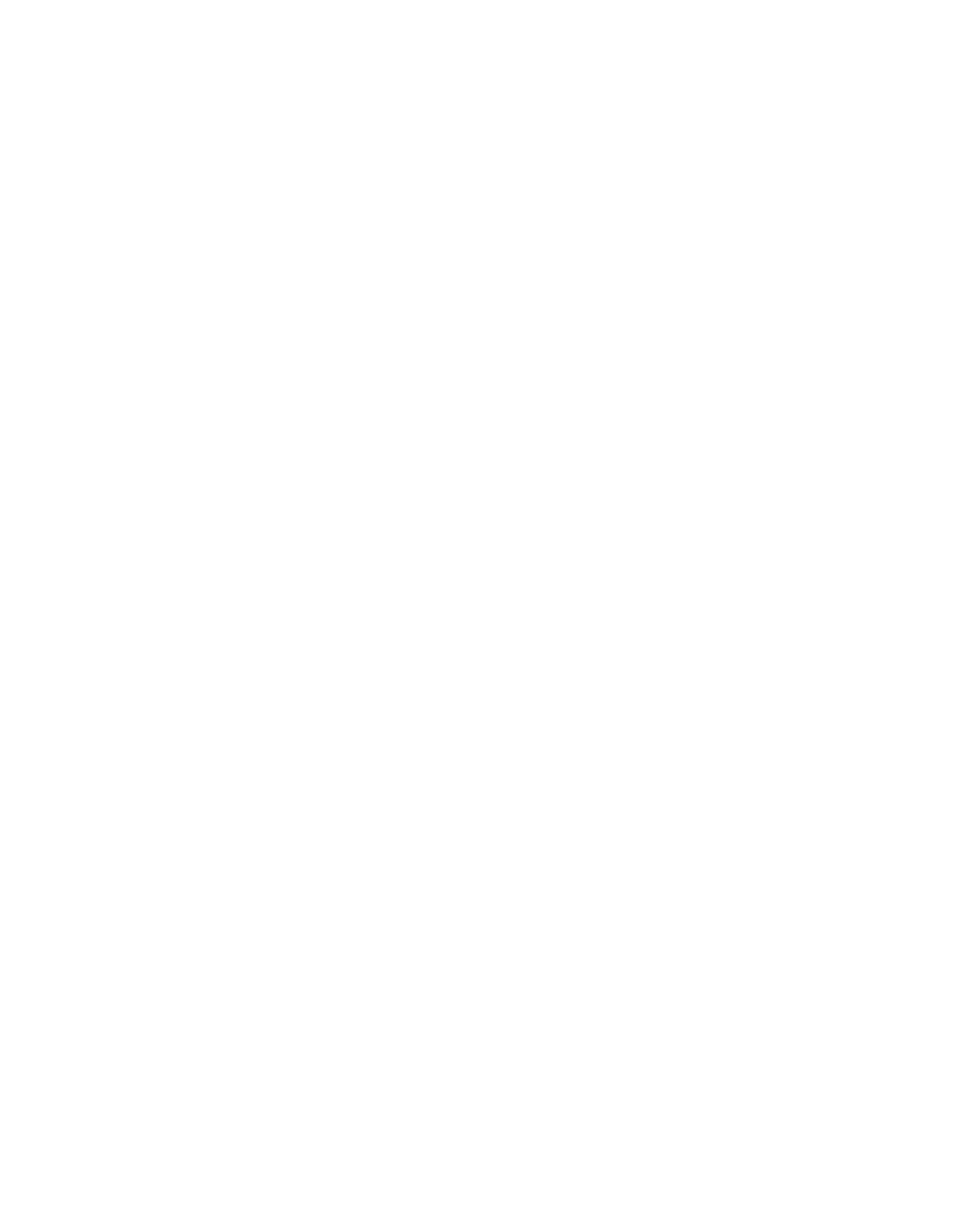### **SECTION 02433 DRAINAGE PIPE REINFORCED CONCRETE PIPE-STORM DRAIN**

### <span id="page-2-0"></span>**PART 1 - GENERAL**

#### <span id="page-2-1"></span>1.01 REQUIREMENT

It is required that the Contractor shall furnish, deliver, unload and string along the trench site, all pipe and material as hereinafter described in these specifications. All fabrication, workmanship, material and testing of pipe shall conform to the latest revision of the specifications hereinafter described, except as otherwise specified herein or approved by the Engineer. Approval by the Engineer, whenever required, shall be in writing.

#### <span id="page-2-2"></span>1.02 SUBMITTALS

Pipe Layout Drawings. Pipe shall be fabricated to adhere to the contract construction drawings. The Contractor shall submit 1 set of pipe layout drawings (including connector pipes for catch basins and junction structures) for approval by the Engineer when the pipe layout varies from the alignment or grade shown on the approved contract drawings. These drawings shall be the same scale as the contract drawings. The drawings submitted will be used by EMWD for reference only, and their use shall in no way relieve the Contractor of its responsibility for correctness.

#### <span id="page-2-3"></span>1.03 PIPE HANDLING

The Contractor shall furnish, install and maintain stulls or other devices in the pipe as may be necessary to meet the limitations on cracks as specified herein, throughout pipe handling, transportation, and field installation.

#### <span id="page-2-4"></span>1.04 MEASUREMENT AND PAYMENT

Payment for reinforced concrete pipe shall be made on a unit price basis per lineal foot of pipe in accordance with the plans and specifications. The unit price shall include but not be limited to the pipe materials, all necessary appurtenances, labor and services. The pipe installation shall be complete and in place in accordance with these plans, specifications, and manufacturer's recommendations.

#### <span id="page-2-5"></span>**PART 2 - PRODUCTS**

### <span id="page-2-6"></span>2.01 TYPE OF PIPE

Reinforced concrete pipe shall conform to the latest revision of ASTM Specification C76, AASHTO Specification M170, and Federal Specification S-P-375.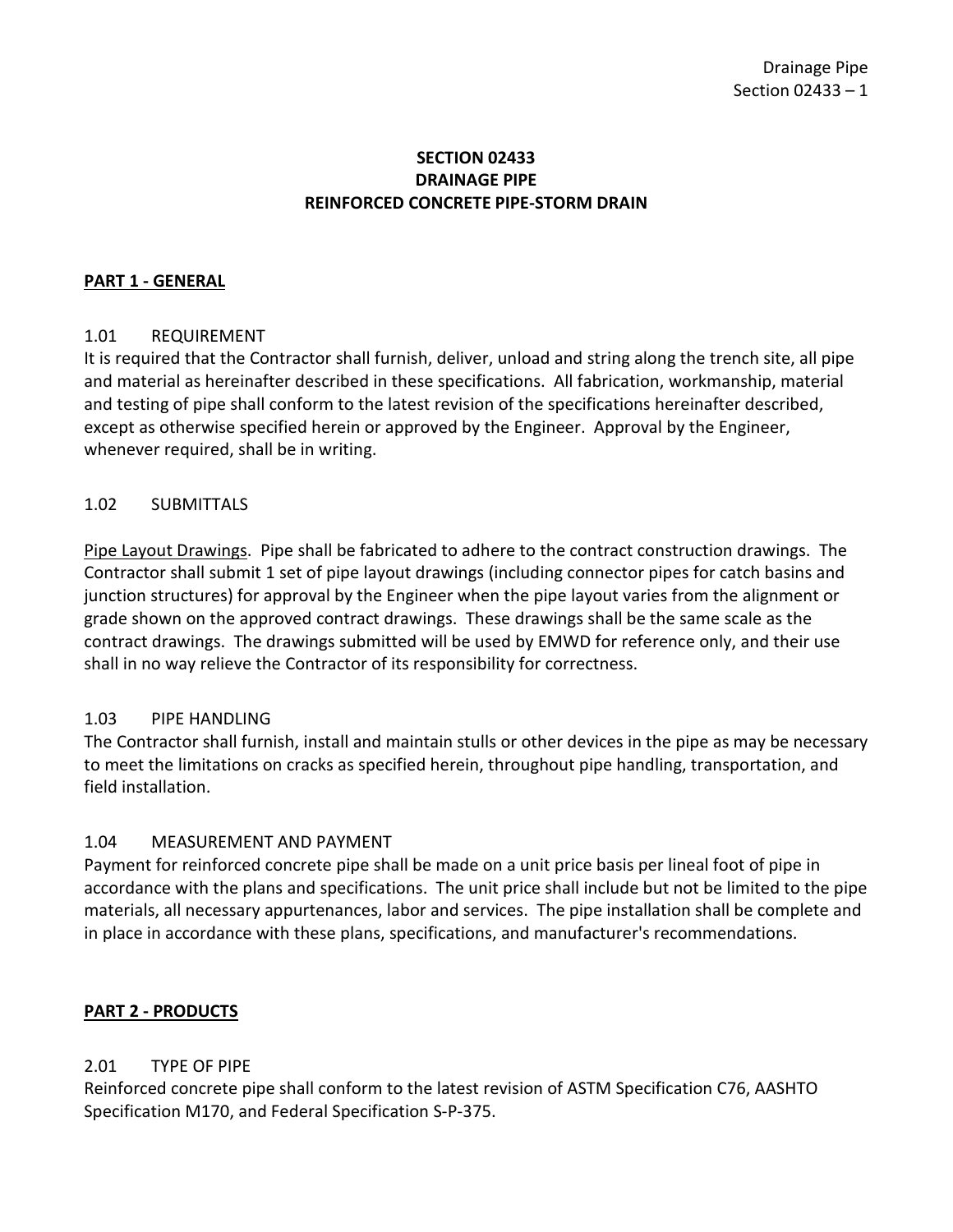Drainage Pipe Section 02433 – 2

### <span id="page-3-0"></span>2.02 LENGTH OF PIPE

The nominal length of reinforced concrete pipe shall not be less than 8 feet except as otherwise specified or required for bends or special joints. Variations in laying lengths of two opposite sides of pipe shall not be more than 1/8 inch per foot of diameter with a maximum of 5/8 inch in any length of pipe.

# <span id="page-3-1"></span>2.03 CLASS OF PIPE

Reinforced concrete pipe shall be designated by D-loads per ASTM C76 except where noted otherwise. Pipe stronger than that specified may be furnished at the Contractor's option, and at its expense, provided such pipe conforms in all other respects to the applicable provisions of these specifications.

# <span id="page-3-2"></span>2.04 FABRICATION OF PIPE

Unless otherwise specified, pipe shall be either precast or spun per manufacturer's recommendations and the current edition of the Standard Specifications for Public Works Construction Section 207-2. In the event of a conflict, the Engineer shall be notified in writing.

# <span id="page-3-3"></span>2.05 CAST-IN-PLACE REINFORCED CONCRETE PIPE

The use of cast-in-place reinforced concrete pipe may be allowed under special circumstances. Provide manufacturer's installation procedures, pipe strength and other manufacturer's recommendations in writing to the Engineer for evaluation. If acceptable, the Engineer may approve the use of cast-in-place pipe. Contractor's recommendations may be approved by the Engineer.

# <span id="page-3-4"></span>2.06 MATERIALS

Except when otherwise permitted by the Engineer, no materials shall be used in manufacturing of the pipe other than water, portland cement, mineral aggregates and steel conforming to ASTM C76 and the current edition of the Standard Specifications for Public Works Construction Section 207-2.2.

# <span id="page-3-5"></span>2.07 FACTORY TESTING

All pipes shall be tested in the United States and Certification of testing shall be furnished to the Engineer prior to delivery upon Engineer's request. The Engineer may be present during physical testing of the pipe. Pipe to be D-Load tested shall be selected at random by the Engineer at the place of manufacture in accordance with Section 207-2.9.2 of the current edition of the Standard Specifications for Public Works Construction.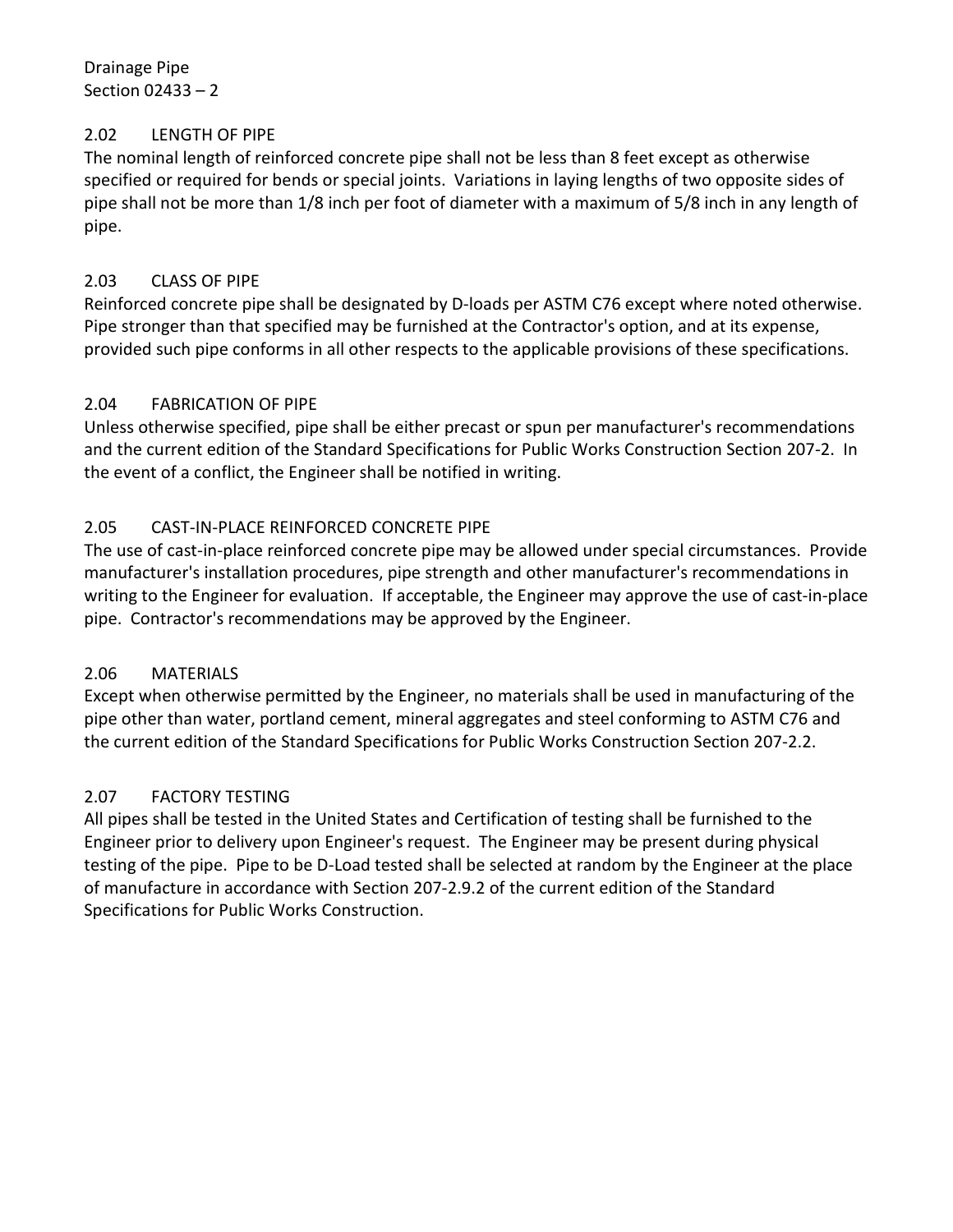### <span id="page-4-0"></span>**PART 3 - EXECUTION**

#### <span id="page-4-1"></span>3.01 INSPECTION

- A. Notification of Manufacture. Unless specifically waived, EMWD Inspection Department shall be notified at least 48 hours prior to commencement of the manufacture of pipe.
- B. Acceptance of Stockpiled Pipe. Pipe may be used from stockpiles only when approved in advance by the Engineer.
- C. Manholes. All 24" diameter and larger pipe shall have 24" diameter or larger access manholes.
	- 1. Manholes shall consist of 24" diameter outlets with 24" blind flanges.
	- 2. Manholes shall be nominally spaced at 600 feet on center.
	- 3. Outlets or bumped heads that provide an equal or larger opening than a 24" manhole may be used for pipe access.
	- 4. Manhole locations shall be selected to minimize impact to traffic, and shall be approved by EMWD prior pipe fabrication.
- D. Marking. The date of manufacture, size, D-Load, lot number and manufacturer's identification mark shall be legibly painted on the exterior of the pipe.

### <span id="page-4-2"></span>3.02 INSTALLATION

- A. Preparation. Internal bracing, in addition to the bracing used for handling and transportation of the pipe, shall be installed when required to ensure maximum permissible deflections are not exceeded during laying, backfill, and compaction.
- B. Pipe Zone Density. Relative density in pie zone III as shown on standard drawing B-286B shall be in accord with the manufacturer's recommendation. The Contractor, in conjunction with the pipe manufacturer, will indicate in the space provided and attached hereto as part of the bid forms, the pipe zone density to be constructed, and the trench slope construction.

### **END OF SECTION 02433**